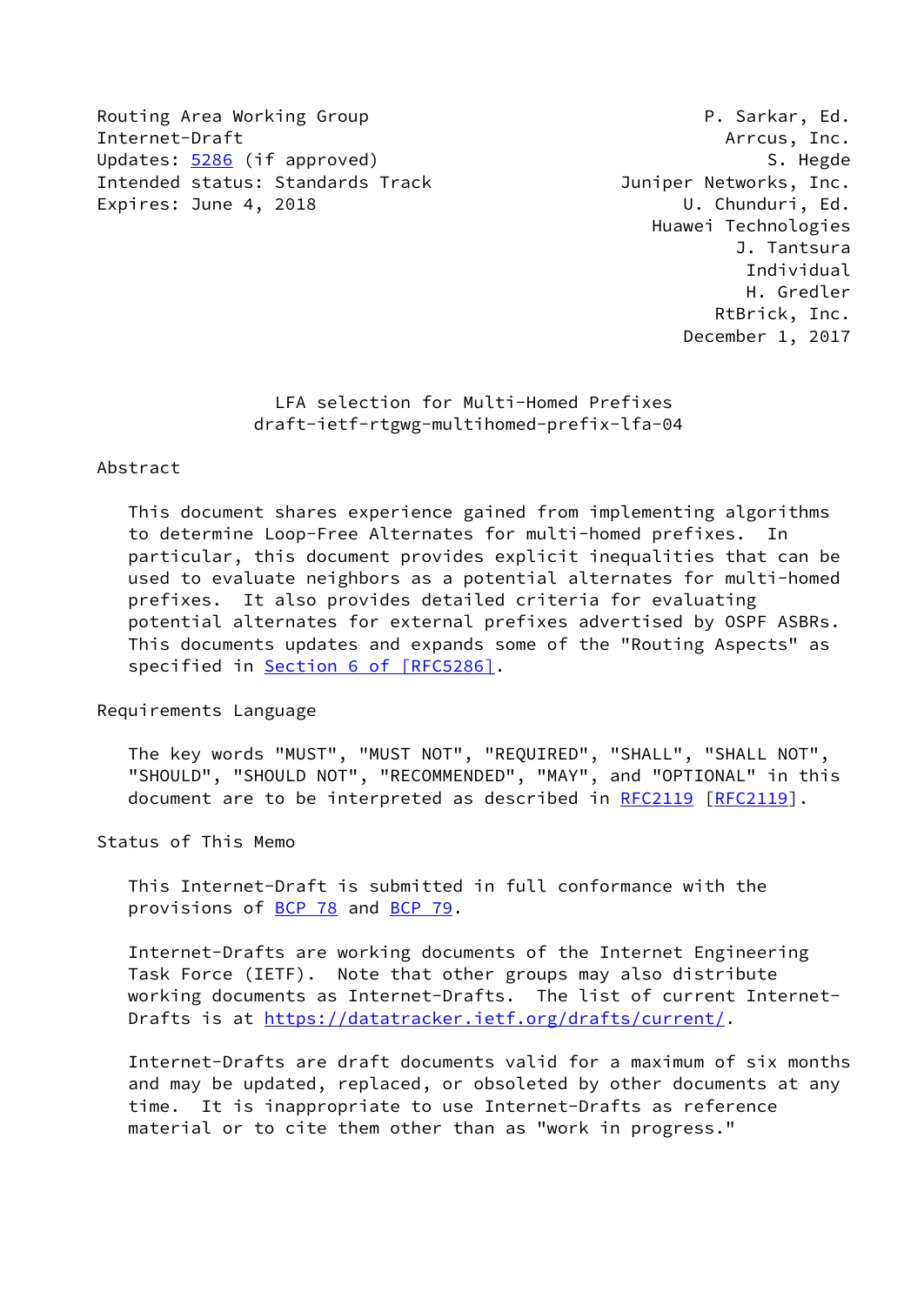This Internet-Draft will expire on June 4, 2018.

Copyright Notice

 Copyright (c) 2017 IETF Trust and the persons identified as the document authors. All rights reserved.

This document is subject to **[BCP 78](https://datatracker.ietf.org/doc/pdf/bcp78)** and the IETF Trust's Legal Provisions Relating to IETF Documents [\(https://trustee.ietf.org/license-info](https://trustee.ietf.org/license-info)) in effect on the date of publication of this document. Please review these documents carefully, as they describe your rights and restrictions with respect to this document. Code Components extracted from this document must include Simplified BSD License text as described in Section 4.e of the Trust Legal Provisions and are provided without warranty as described in the Simplified BSD License.

### Table of Contents

|                                                                          | $\overline{3}$  |
|--------------------------------------------------------------------------|-----------------|
| 1.1.                                                                     | $\overline{3}$  |
| LFA inequalities for MHPs<br>2.                                          | $\overline{4}$  |
| LFA selection for the multi-homed prefixes $\cdots$<br>3.                | $\overline{4}$  |
| Improved coverage with simplified approach to MHPs $\ldots$<br>3.1.      | $\underline{6}$ |
| $3.2$ . IS-IS ATT Bit considerations                                     | $\underline{8}$ |
| $\frac{4}{1}$ . LFA selection for the multi-homed external prefixes      | $\frac{8}{8}$   |
| 4.1.                                                                     |                 |
| 4.2.                                                                     | $\underline{8}$ |
| $4.2.1$ . Rules to select alternate ASBR                                 |                 |
| $4.2.2.$ Multiple ASBRs belonging different area                         | 10              |
| $4.2.3$ . Type 1 and Type 2 costs                                        | 11              |
| $4.2.4$ . RFC1583compatibility is set to enabled                         | 11              |
|                                                                          | 11              |
| Inequalities to be applied for alternate ASBR<br>4.2.6.                  |                 |
|                                                                          | 11              |
| $4.2.6.1$ . Forwarding address set to non-zero value                     | 11              |
| $4.2.6.2$ . ASBRs advertising type1 and type2 cost $\cdot \cdot \cdot$ . | 12              |
|                                                                          | 13              |
| $5.1$ . Links with IGP MAX_METRIC 13                                     |                 |
| Multi Topology Considerations 14<br>5.2.                                 |                 |
| 6.                                                                       |                 |
| $\mathbf{I}$ .                                                           |                 |
| 8.                                                                       | 15              |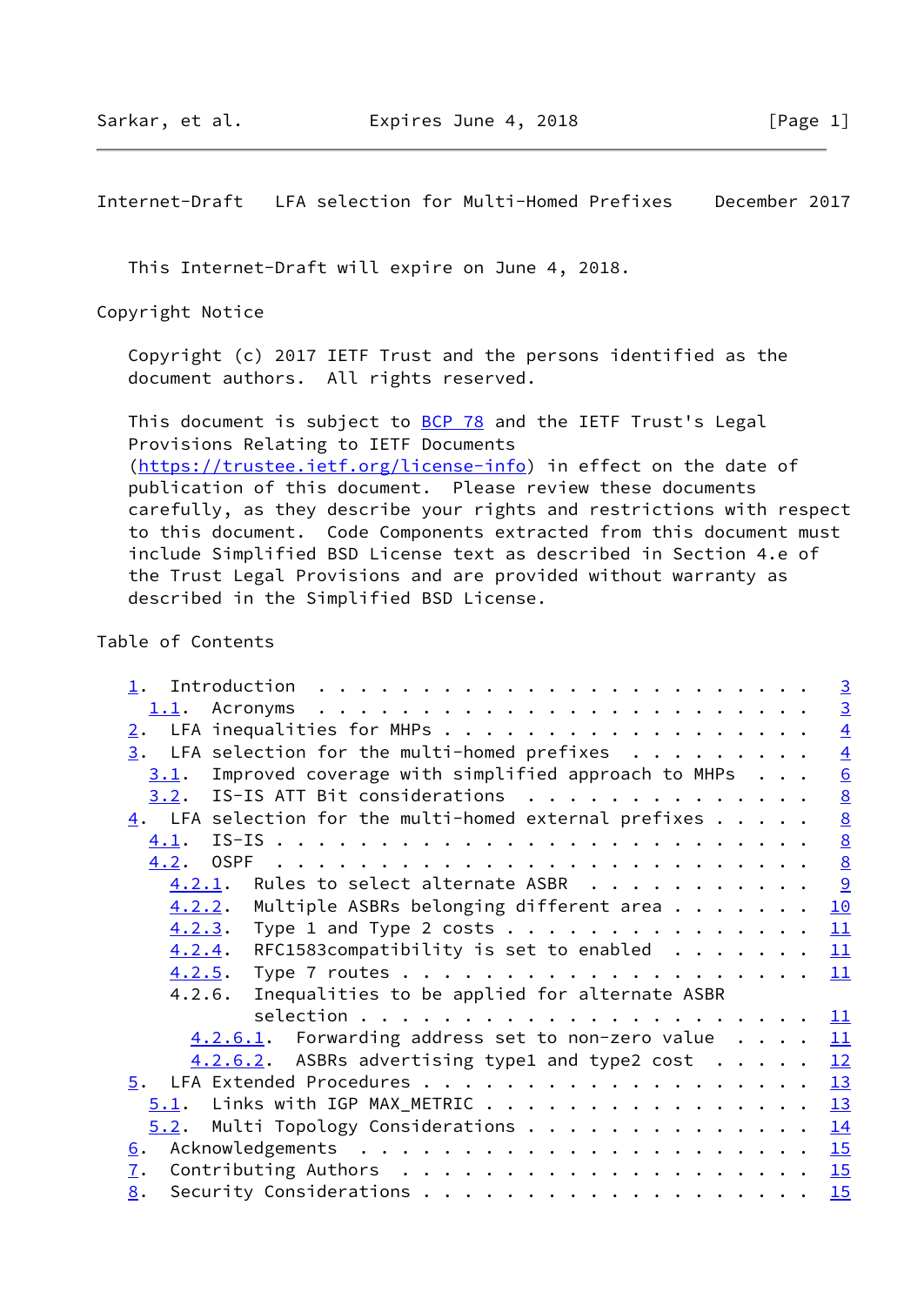| 9.1. Normative References 16   |  |  |  |  |  |  |  |  |  |
|--------------------------------|--|--|--|--|--|--|--|--|--|
| 9.2. Informative References 16 |  |  |  |  |  |  |  |  |  |
|                                |  |  |  |  |  |  |  |  |  |

Sarkar, et al. **Expires June 4, 2018** [Page 2]

<span id="page-2-1"></span>Internet-Draft LFA selection for Multi-Homed Prefixes December 2017

### <span id="page-2-0"></span>[1](#page-2-0). Introduction

 The use of Loop-Free Alternates (LFA) for IP Fast Reroute is specified in [\[RFC5286](https://datatracker.ietf.org/doc/pdf/rfc5286)]. Section [6.1 of \[RFC5286\]](https://datatracker.ietf.org/doc/pdf/rfc5286#section-6.1) describes a method to determine loop-free alternates for a multi-homed prefixes (MHPs). This document describes a procedure using explicit inequalities that can be used by a computing router to evaluate a neighbor as a potential alternate for a multi-homed prefix. The results obtained are equivalent to those obtained using the method described in Section [6.1 of \[RFC5286\]](https://datatracker.ietf.org/doc/pdf/rfc5286#section-6.1). However, some may find this formulation useful.

Section [6.3 of \[RFC5286\]](https://datatracker.ietf.org/doc/pdf/rfc5286#section-6.3) discusses complications associated with computing LFAs for multi-homed prefixes in OSPF. This document provides detailed criteria for evaluating potential alternates for external prefixes advertised by OSPF ASBRs, as well as explicit inequalities.

 This document also provide clarifications, additional considerations to [[RFC5286\]](https://datatracker.ietf.org/doc/pdf/rfc5286), to address a few coverage and operational observations. These observations are in the area of handling IS-IS attach (ATT) bit in Level-1 (L1) area, links provisioned with MAX\_METRIC for traffic engineering (TE) purposes and in the area of Multi Topology (MT) IGP deployments. These are elaborated in detail in **Section 3.2** and [Section 5](#page-14-0).

#### <span id="page-2-2"></span>[1.1](#page-2-2). Acronyms

| ΑF          | - Address Family          |  |
|-------------|---------------------------|--|
| ATT         | IS-IS Attach Bit          |  |
| <b>ECMP</b> | - Equal Cost Multi Path   |  |
| TGP         | Interior Gateway Protocol |  |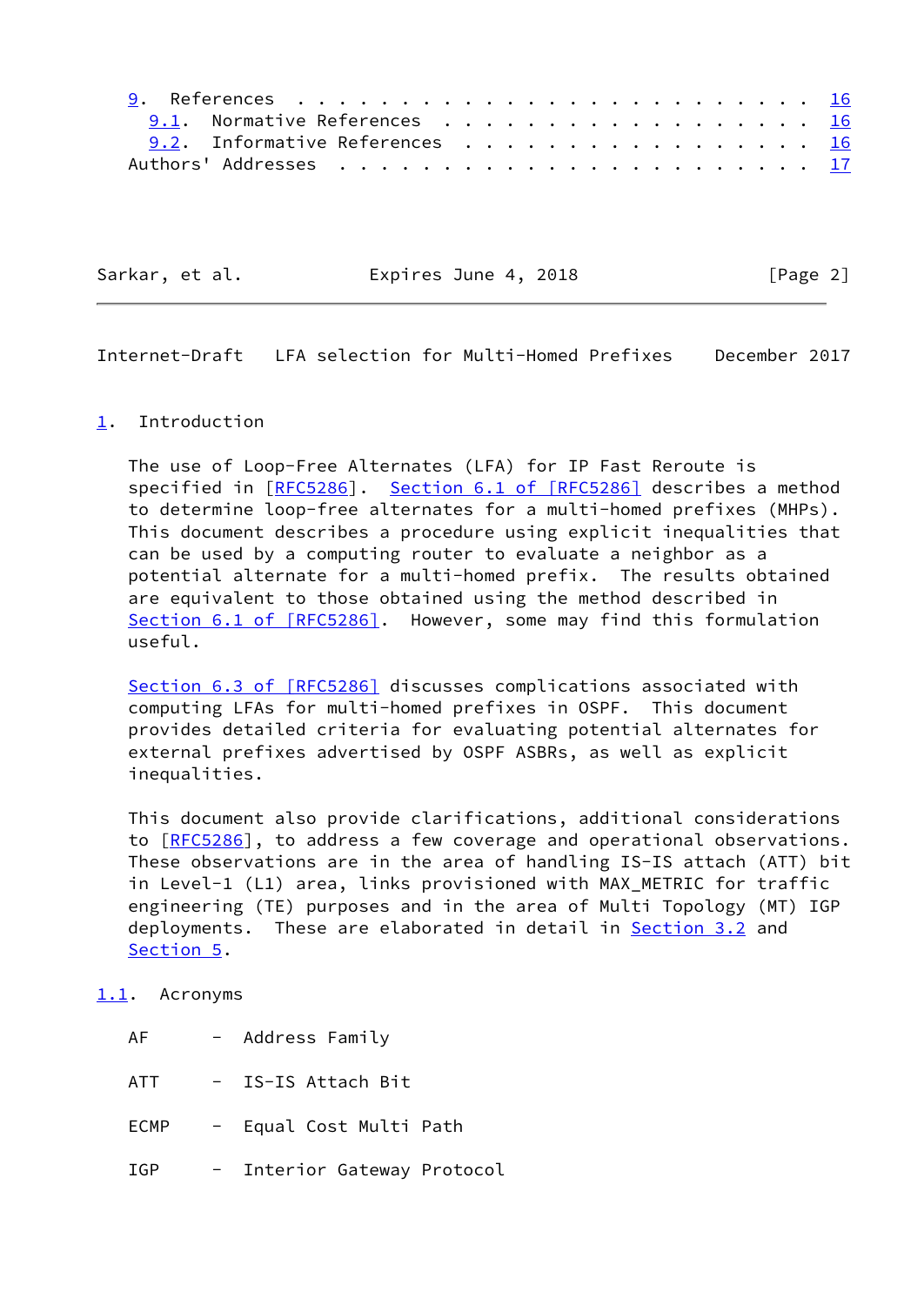|                |  | IS-IS - Intermediate System to Intermediate System |
|----------------|--|----------------------------------------------------|
| <b>LSP</b>     |  | - IS-IS Link State PDU                             |
| <b>OSPF</b>    |  | - Open Shortest Path First                         |
| MHP            |  | - Multi-homed Prefix                               |
| MT             |  | - Multi Topology                                   |
| <b>SPF</b>     |  | - Shortest Path First PDU                          |
|                |  |                                                    |
| Sarkar, et al. |  | Expires June 4, 2018<br>[Page $3$ ]                |

<span id="page-3-1"></span><span id="page-3-0"></span>[2](#page-3-0). LFA inequalities for MHPs

 This document proposes the following set of LFA inequalities for selecting the most appropriate LFAs for multi-homed prefixes (MHPs). They can be derived from the inequalities in [\[RFC5286](https://datatracker.ietf.org/doc/pdf/rfc5286)] combined with the observation that  $D_{opt}(N,P) = Min (D_{opt}(N,PO_i) + cost(PO_i,P))$ over all PO\_i

```
 Link-Protection:
D_{opt}(N, PO_{i})+ cost(PO_{i},P) < D_{opt}(N,S) +
                                  D_opt(S,PO_best) + cost(PO_best,P)
 Link-Protection + Downstream-paths-only:
 D_opt(N,PO_i)+ cost(PO_i,P) < D_opt(S,PO_best) + cost(PO_best,P)
 Node-Protection:
D_{opt}(N, PO_i) + cost(PO_i, P) < D_{opt}(N, E) +
                                  D_opt(E,PO_best) + cost(PO_best,P)
 Where,
```

| $w$ ilere, |                                                                      |
|------------|----------------------------------------------------------------------|
| P          | - The multi-homed prefix being evaluated for<br>computing alternates |
| S          | - The computing router                                               |
| N          | - The alternate router being evaluated                               |
| Е          | - The primary next-hop on shortest path from S to<br>prefix P.       |
| PO i       | - The specific prefix-originating router being<br>evaluated.         |
| PO best    | - The prefix-originating router on the shortest path                 |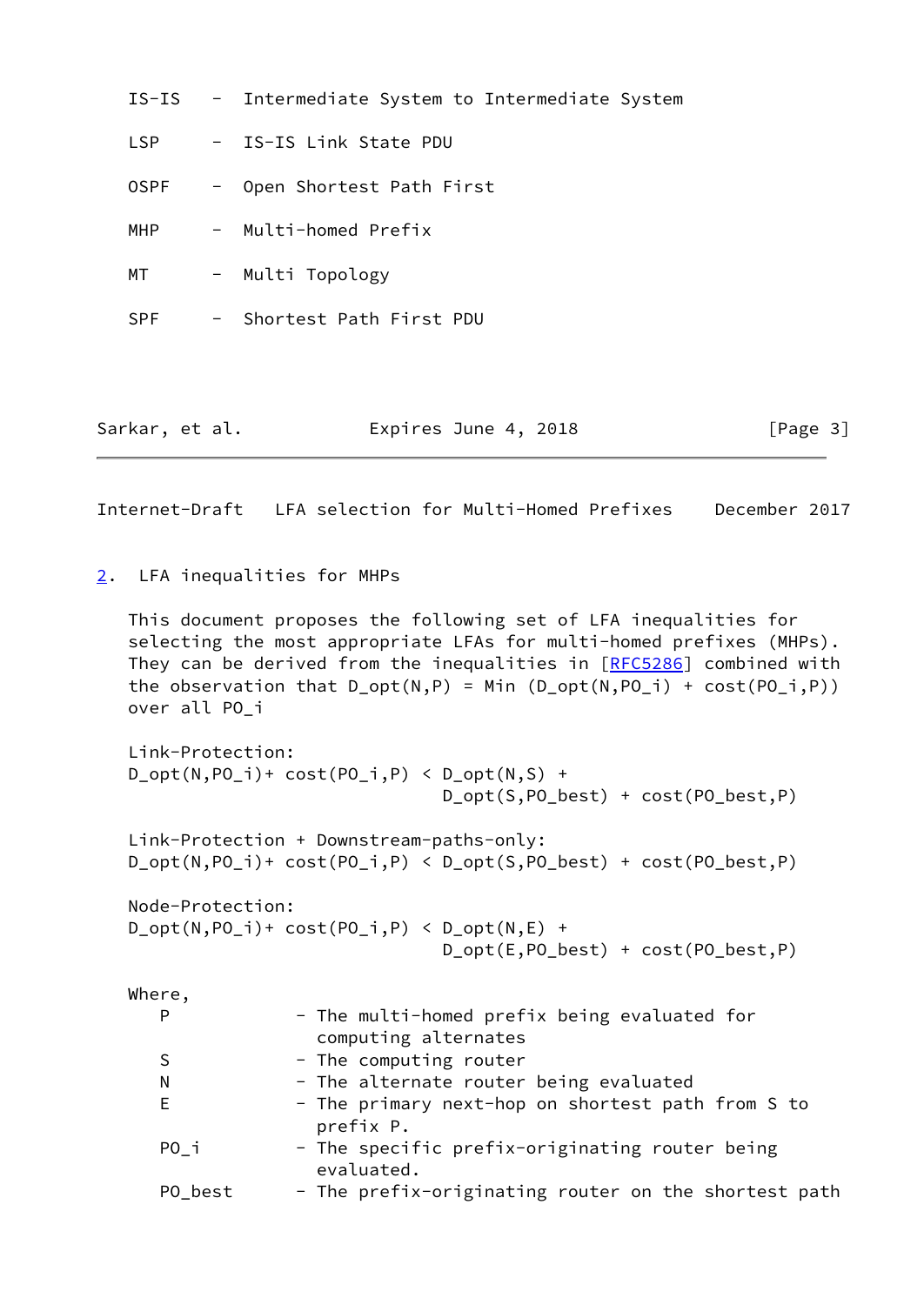|               | from the computing router S to prefix P.            |
|---------------|-----------------------------------------------------|
| Cost (X,P)    | - Cost of reaching the prefix P from prefix         |
|               | originating node X.                                 |
| $D\_opt(X,Y)$ | - Distance on the shortest path from node X to node |
|               | Y.                                                  |
|               |                                                     |

Figure 1: LFA inequalities for MHPs

<span id="page-4-0"></span>[3](#page-4-0). LFA selection for the multi-homed prefixes

 To compute a valid LFA for a given multi-homed prefix P, a computing router S MUST follow one of the appropriate procedures below, for each alternate neighbor N.

Sarkar, et al. **Expires June 4, 2018** [Page 4]

Internet-Draft LFA selection for Multi-Homed Prefixes December 2017 Link-Protection : ================= 1. If alternate neighbor N is also prefix-originator of P, 1.a. Select N as a LFA for prefix P (irrespective of the metric advertised by N for the prefix P). 2. Else, evaluate the link-protecting LFA inequality for P with the N as the alternate neighbor. 2.a. If LFA inequality condition is met, select N as a LFA for prefix P. 2.b. Else, N is not a LFA for prefix P. Link-Protection + Downstream-paths-only : ========================================= 1. Evaluate the link-protecting + downstream-only LFA inequality for P with the N as the alternate neighbor. 1.a. If LFA inequality condition is met, select N as a LFA for prefix P. 1.b. Else, N is not a LFA for prefix P. Node-Protection : ================= 1. If alternate neighbor N is also prefix-originator of P,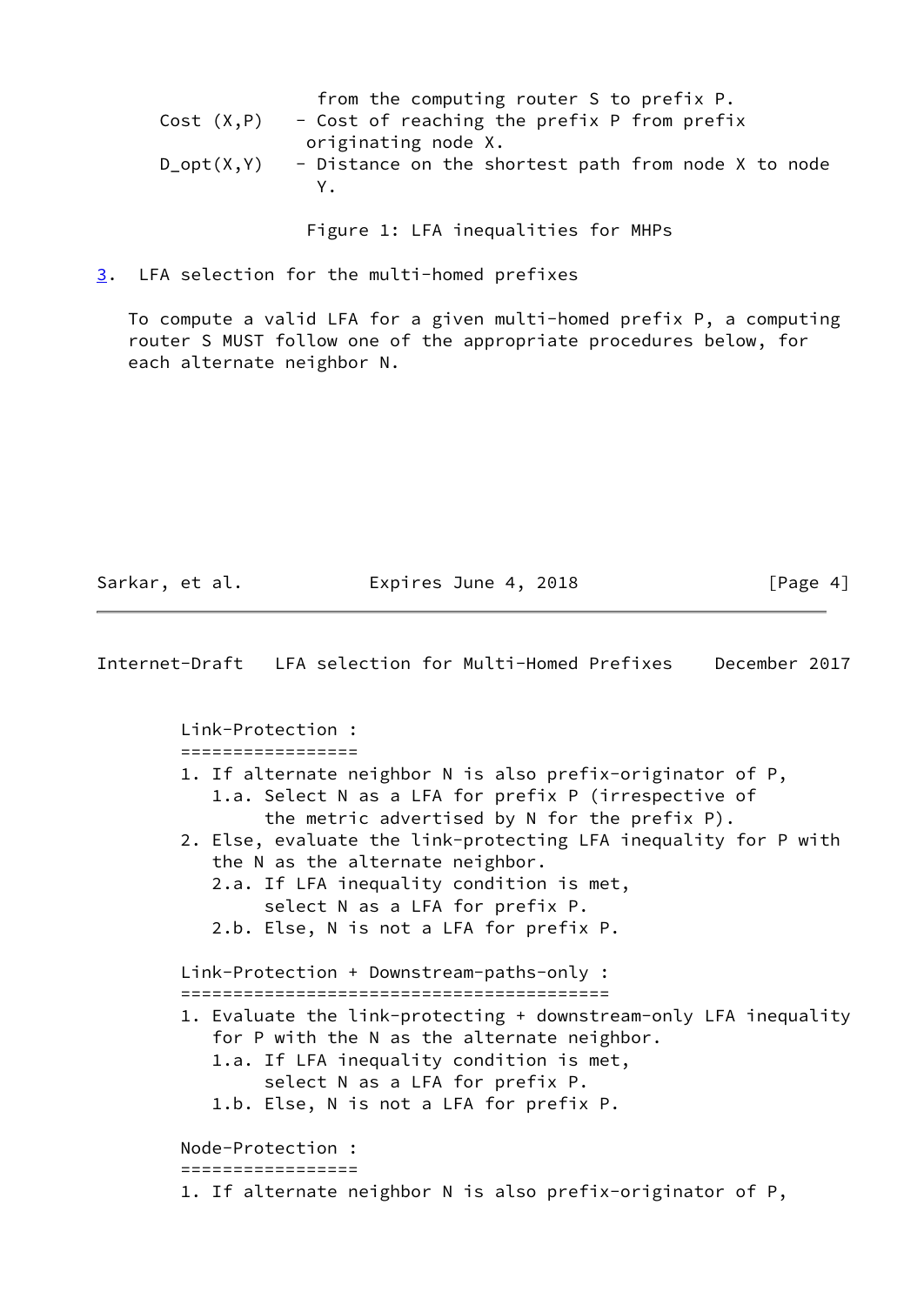- 1.a. Select N as a LFA for prefix P (irrespective of the metric advertised by N for the prefix P).
- 2. Else, evaluate the appropriate node-protecting LFA inequality for P with the N as the alternate neighbor.
	- 2.a. If LFA inequality condition is met, select N as a LFA for prefix P.
	- 2.b. Else, N is not a LFA for prefix P.

Figure 2: Rules for selecting LFA for MHPs

 In case an alternate neighbor N is also one of the prefix-originators of prefix P, N MAY be selected as a valid LFA for P since being a prefix-originator it is guaranteed that N will not loop back packets destined for prefix P to computing router S.

 However, if N is not a prefix-originator of P, the computing router SHOULD evaluate one of the corresponding LFA inequalities, as mentioned in Figure 1, once for each remote node that originated the prefix. In case the inequality is satisfied by the neighbor N router S MUST choose neighbor N, as one of the valid LFAs for the prefix P.

When computing a downstream-only LFA, in addition to being a prefix originator of P, router N MUST also satisfy the downstream-only LFA inequality specified in Figure 1.

| Sarkar, et al. | Expires June 4, 2018 | [Page 5] |
|----------------|----------------------|----------|

<span id="page-5-1"></span>Internet-Draft LFA selection for Multi-Homed Prefixes December 2017

 For more specific rules please refer to the later sections of this document.

<span id="page-5-0"></span>[3.1](#page-5-0). Improved coverage with simplified approach to MHPs

LFA base specification [\[RFC5286\] Section](https://datatracker.ietf.org/doc/pdf/rfc5286#section-6.1) 6.1 recommends that a router compute the alternate next-hop for an IGP multi-homed prefix by considering alternate paths via all routers that have announced that prefix and the same has been elaborated with appropriate inequalities in the above section. However, [\[RFC5286\] Section](https://datatracker.ietf.org/doc/pdf/rfc5286#section-6.1) 6.1 also allows for the router to simplify the multi-homed prefix calculation by assuming that the MHP is solely attached to the router that was its pre failure optimal point of attachment, at the expense of potentially lower coverage. If an implementation chooses to simplify the multi homed prefix calculation by assuming that the MHP is solely attached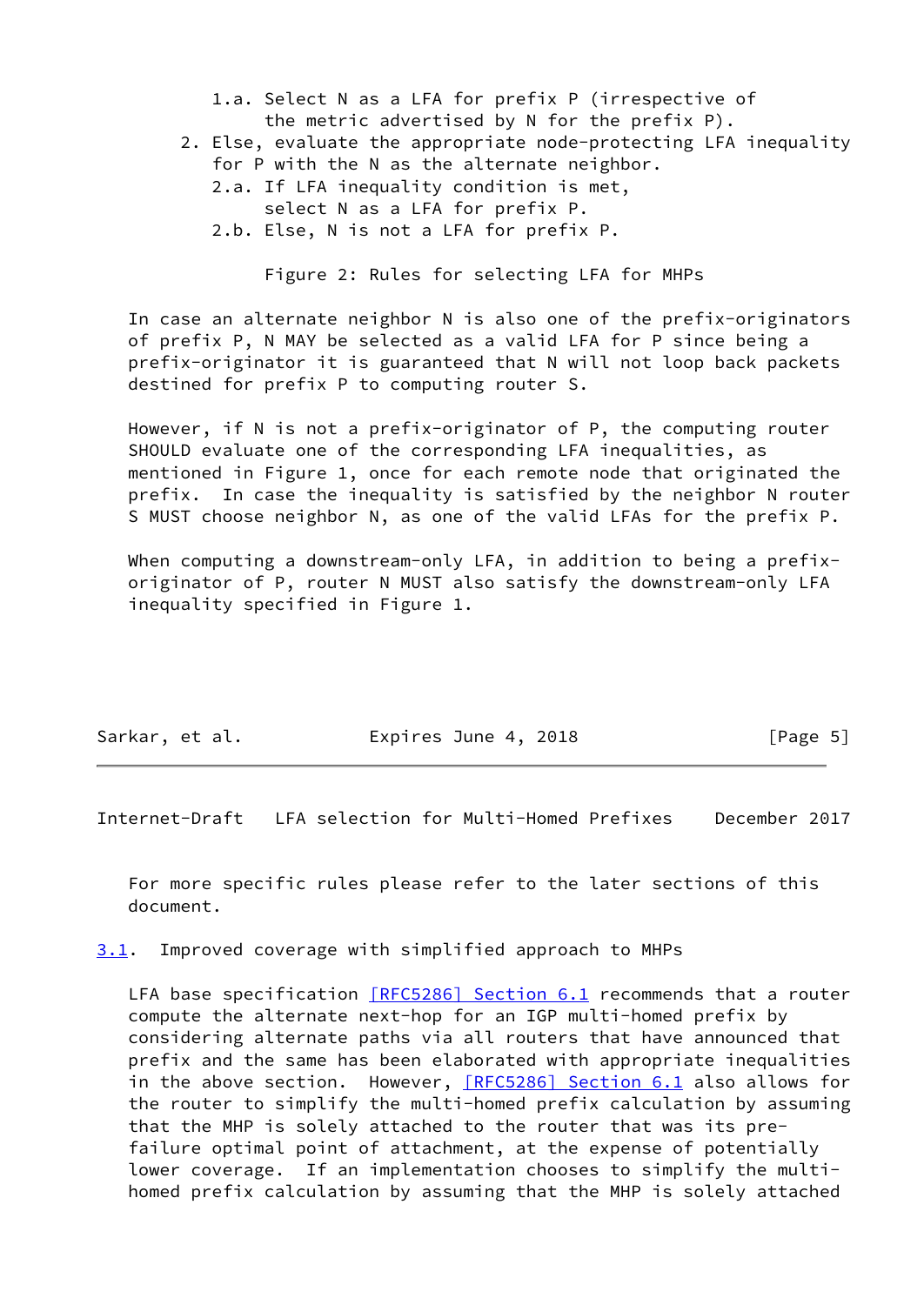to the router that was its pre-failure optimal point of attachment, the procedure described in this memo can potentially improve coverage for equal cost multi path (ECMP) MHPs without incurring extra computational cost.

The approach specified in [\[RFC5286\] Section](https://datatracker.ietf.org/doc/pdf/rfc5286#section-6.1) 6.1 last paragraph, is to simplify the MHP as solely attached to the router that was its pre failure optimal point of attachment; though it is a scalable approach and simplifies computation, [\[RFC5286](https://datatracker.ietf.org/doc/pdf/rfc5286)] notes this MAY result in little less coverage.

 This document improves the above approach to provide loop-free alternatives without any additional cost for ECMP MHPs as described through the below example network. The approach specified here MAY also be applicable for handling default routes as explained in [Section 3.2](#page-7-0).



Figure 3: MHP with same ECMP Next-hop

Sarkar, et al. **Expires June 4, 2018** [Page 6]

Internet-Draft LFA selection for Multi-Homed Prefixes December 2017

 In the above network a prefix p, is advertised from both Node E and Node F. With simplified approach taken as specified in [\[RFC5286\]](https://datatracker.ietf.org/doc/pdf/rfc5286#section-6.1) Section 6.1, prefix p will get only link protection LFA through the neighbor C while a node protection path is available through neighbor A. In this scenario, E and F both are pre-failure optimal points of attachment and share the same primary next-hop. Hence, an implementation MAY compare the kind of protection A provides to F (link-and-node protection) with the kind of protection C provides to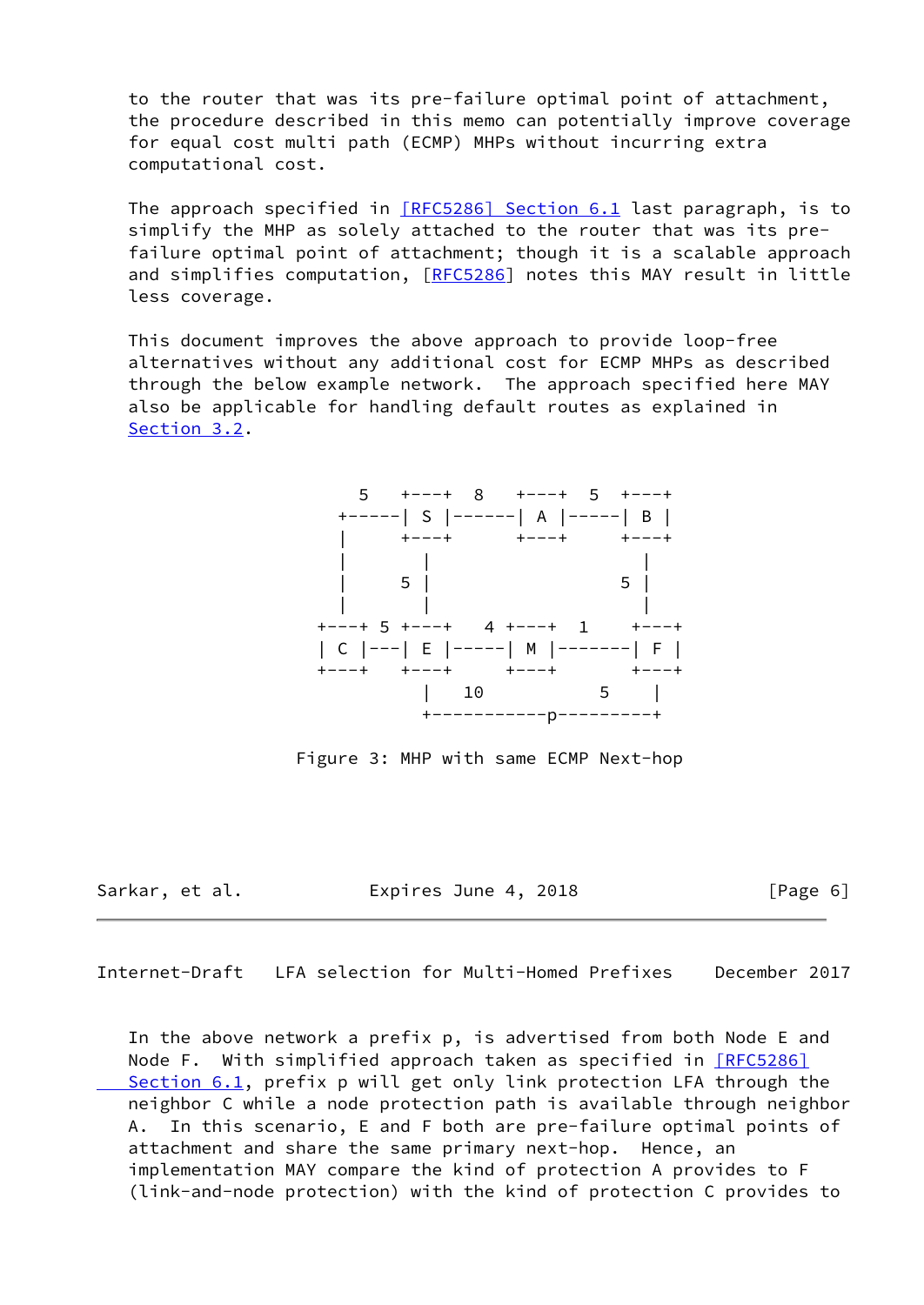E (link protection) and inherit the better alternative to prefix p and here it is A.

 However, in the below network prefix p has an ECMP through both node E and node F with cost 20. Though it has 2 pre-failure optimal points of attachment, the primary next-hop to each pre-failure optimal point of attachment is different. In this case, prefix p MUST inherit corresponding LFAs of each primary next-hop calculated for the router advertising the same respectively. In the below diagram that would be node E's and node F's LFA i.e., node N1 and node N2 respectively.



Figure 4: MHP with different ECMP Next-hops

 In summary, if there are multiple pre-failure points of attachment for a MHP and primary next-hop of a MHP is same as that of the primary next-hop of the router that was pre-failure optimal point of attachment, an implementation MAY provide the better protection to MHP without incurring any additional computation cost.

Sarkar, et al. **Expires June 4, 2018** [Page 7]

<span id="page-7-1"></span>Internet-Draft LFA selection for Multi-Homed Prefixes December 2017

<span id="page-7-0"></span>[3.2](#page-7-0). IS-IS ATT Bit considerations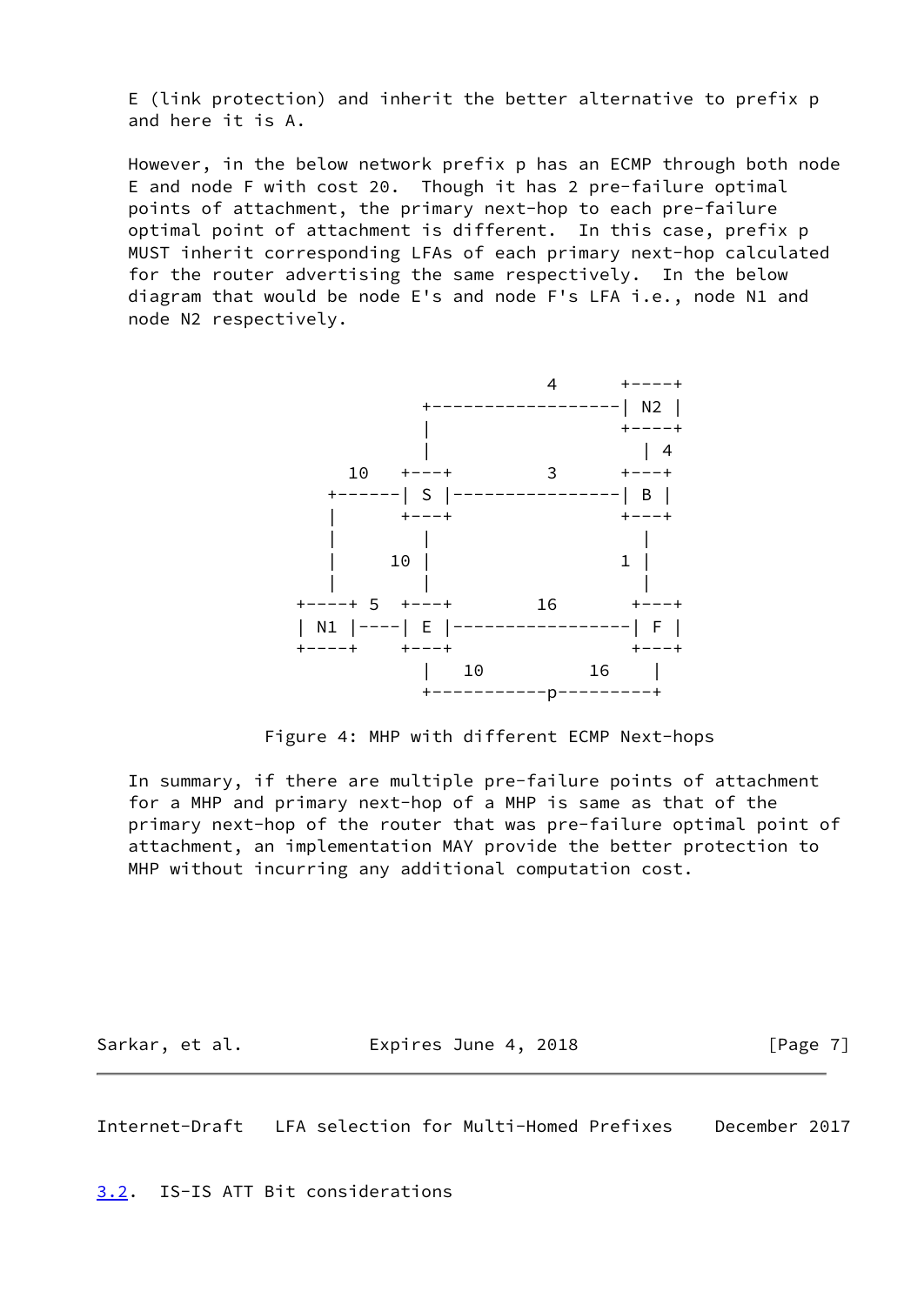Per [\[RFC1195](https://datatracker.ietf.org/doc/pdf/rfc1195)] a default route needs to be added in Level1 (L1) router to the closest reachable Level1/Level2 (L1/L2) router in the network advertising ATT (attach) bit in its LSP-0 fragment. All L1 routers in the area would do this during the decision process with the next hop of the default route set to the adjacent router through which the closest L1/L2 router is reachable. The base LFA specification [\[RFC5286](https://datatracker.ietf.org/doc/pdf/rfc5286)] does not specify any procedure for computing LFA for a default route in IS-IS L1 area. This document specifies, potentially a node MAY consider a default route is being advertised from the border L1/L2 router where ATT bit is set and can do LFA computation for the default route. But, when multiple ECMP L1/L2 routers are reachable in an L1 area corresponding best LFAs SHOULD be given for each primary next-hop associated with default route. Considerations as specified in [Section 3](#page-4-0) and [Section 3.1](#page-5-0) are applicable for default routes, if the default route is considered as ECMP MHP. Note that, this document doesn't alter any ECMP handling rules or computation of LFAs for ECMP in general as laid out in [\[RFC5286](https://datatracker.ietf.org/doc/pdf/rfc5286)].

<span id="page-8-0"></span>[4](#page-8-0). LFA selection for the multi-homed external prefixes

 Redistribution of external routes into IGP is required in case of two different networks getting merged into one or during protocol migrations. External routes could be distributed into an IGP domain via multiple nodes to avoid a single point of failure.

 During LFA calculation, alternate LFA next-hops to reach the best ASBR could be used as LFA for the routes redistributed via that ASBR. When there is no LFA available to the best ASBR, it may be desirable to consider the other ASBRs (referred to as alternate ASBR hereafter) redistributing the external routes for LFA selection as defined in [\[RFC5286](https://datatracker.ietf.org/doc/pdf/rfc5286)] and leverage the advantage of having multiple re distributing nodes in the network.

## <span id="page-8-1"></span>[4.1](#page-8-1). IS-IS

 LFA evaluation for multi-homed external prefixes in IS-IS is similar to the multi-homed internal prefixes. Inequalities described in sec 2 would also apply to multi-homed external prefixes as well.

### <span id="page-8-2"></span>[4.2](#page-8-2). OSPF

Loop free Alternates [\[RFC5286](https://datatracker.ietf.org/doc/pdf/rfc5286)] describes mechanisms to apply inequalities to find the loop free alternate neighbor. For the selection of alternate ASBR for LFA consideration, additional rules have to be applied in selecting the alternate ASBR due to the external route calculation rules imposed by [\[RFC2328](https://datatracker.ietf.org/doc/pdf/rfc2328)].

Sarkar, et al. **Expires June 4, 2018** [Page 8]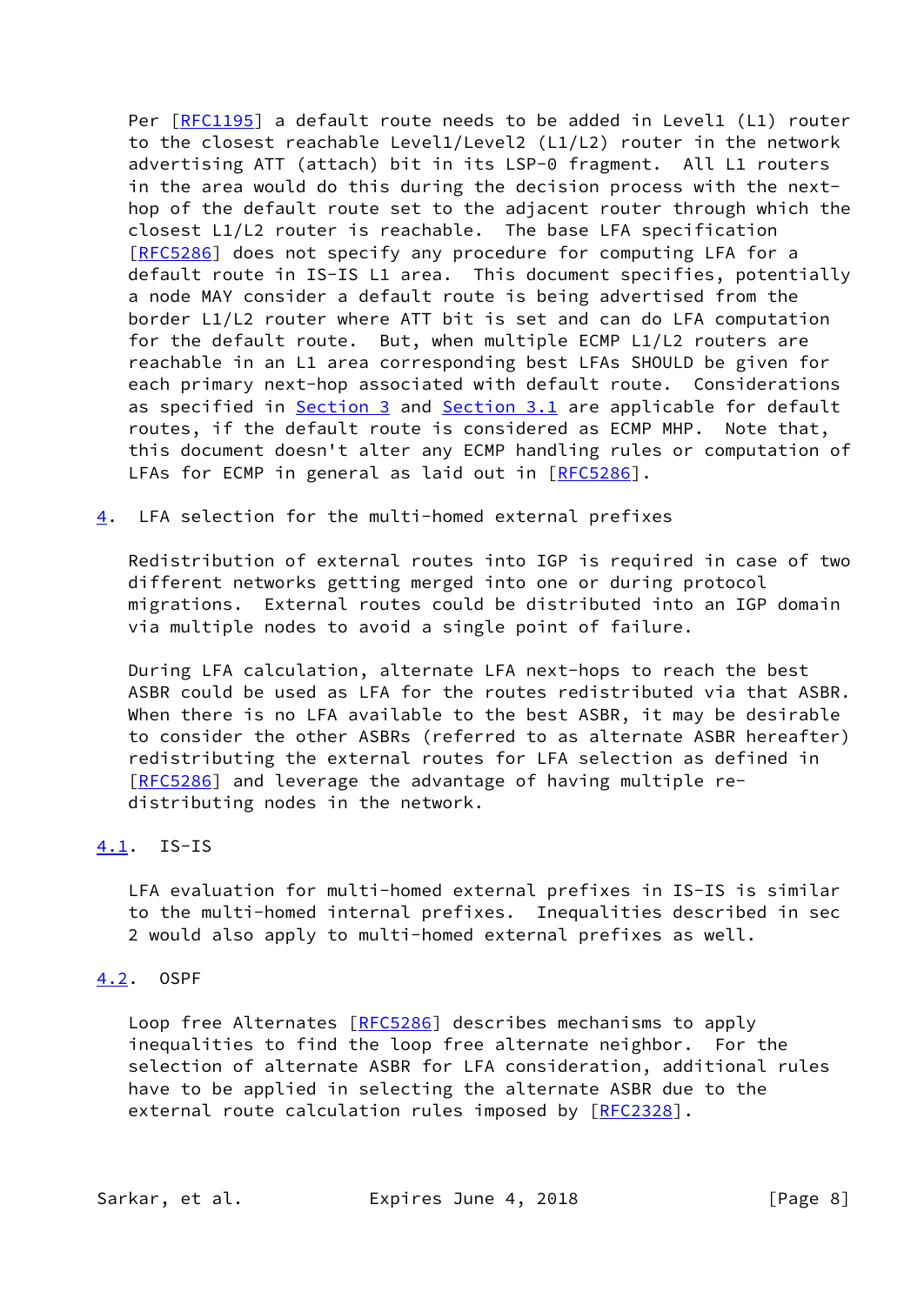<span id="page-9-1"></span>This document also defines the inequalities defined in [\[RFC5286](https://datatracker.ietf.org/doc/pdf/rfc5286)] specifically for the alternate loop-free ASBR evaluation.

<span id="page-9-0"></span>[4.2.1](#page-9-0). Rules to select alternate ASBR

 The process to select an alternate ASBR is best explained using the rules below. The below process is applied when primary ASBR for the concerned prefix is chosen and there is an alternate ASBR originating same prefix.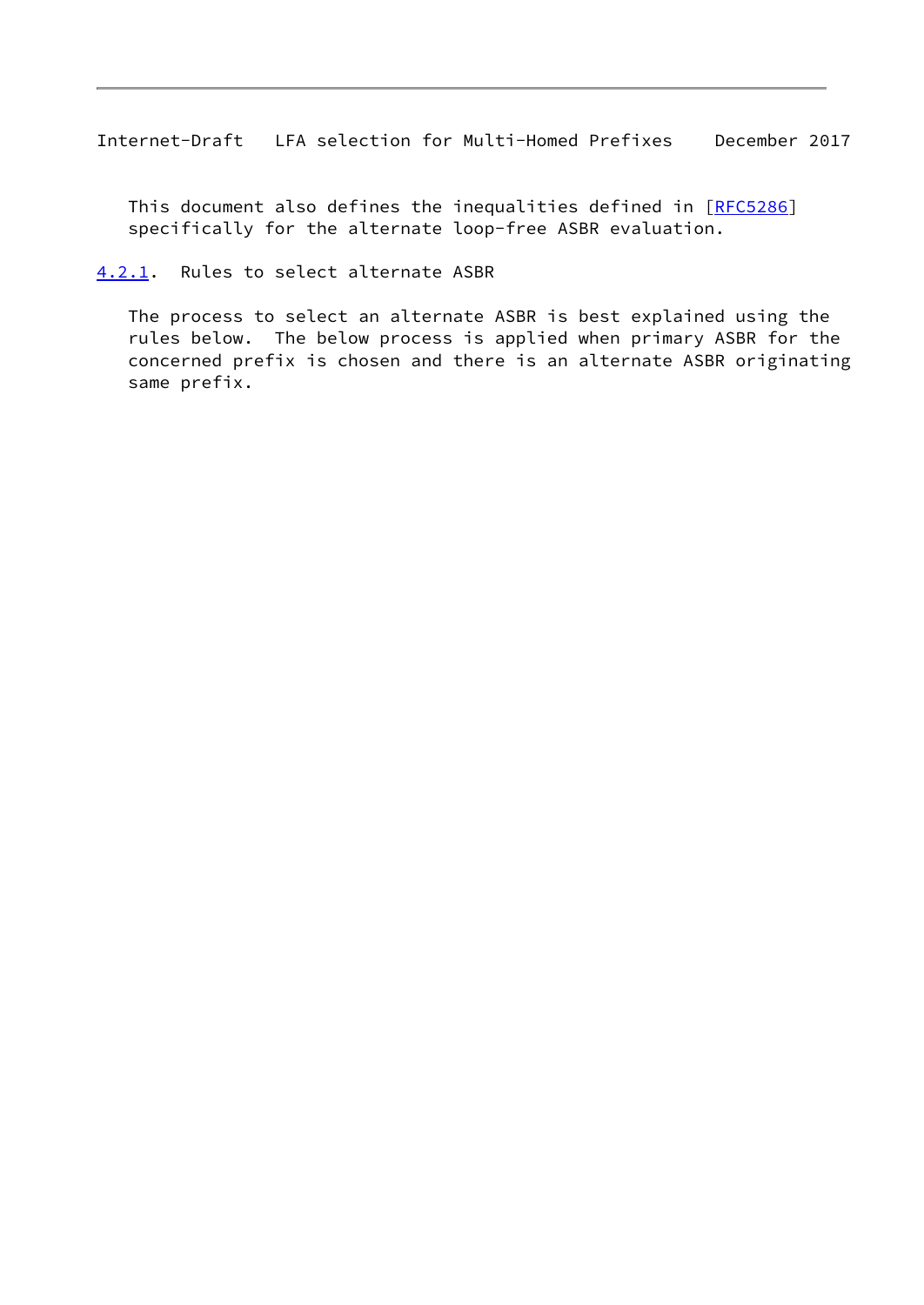# <span id="page-10-0"></span>Internet-Draft LFA selection for Multi-Homed Prefixes December 2017 1. If RFC1583Compatibility is disabled 1a. if primary ASBR and alternate ASBR are intra area non-backbone path go to step 2. 1b. If primary ASBR and alternate ASBR belong to intra-area backbone and/or inter-area path go to step 2. 1c. for other paths, skip this alternate ASBR and consider next ASBR. 2. If cost type (type1/type2) advertised by alternate ASBR same as primary 2a. If not, same skip alternate ASBR and consider next ASBR. 2b. If same proceed to step 3. 3. If cost type is type1 3a. If cost is same, program ECMP and return. 3b. else go to step 5. 4 If cost type is type 2 4a. If cost is different, skip alternate ASBR and consider next ASBR. 4b. If type2 cost is same, proceed to step 4c to compare compare type 1 cost. 4c. If type1 cost is also same program ECMP and return. 4d. If type 1 cost is different go to step 5. 5. If route type (type 5/type 7) 5a. If route type is same, check route p-bit, forwarding address field for routes from both ASBRs match. If p-bit matches proceed to step 6. If not, skip this alternate ASBR and consider next ASBR. 5b. If route type is not same, skip this alternate ASBR and consider next alternate ASBR.

6. Apply inequality on the alternate ASBR.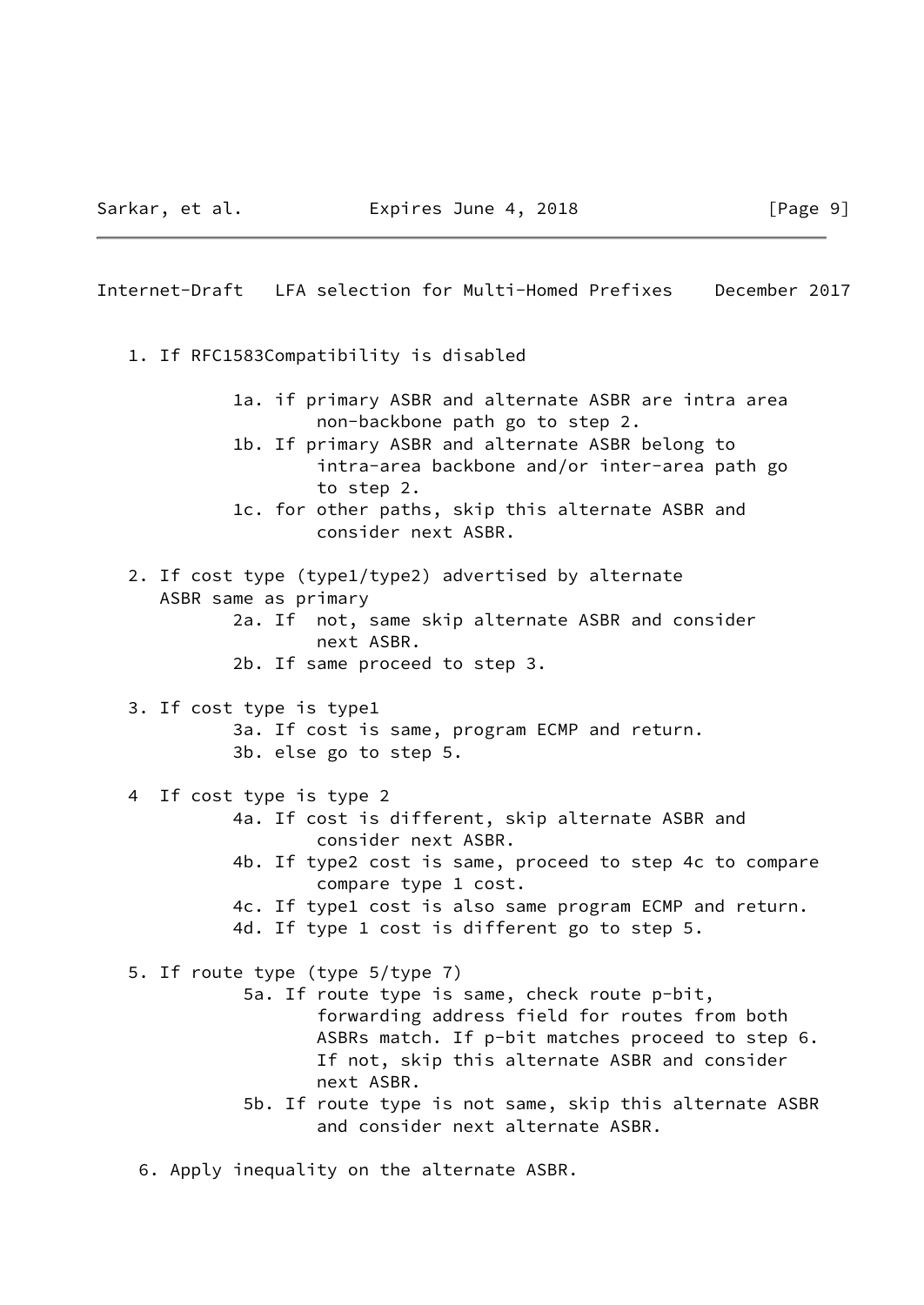Figure 5: Rules for selecting alternate ASBR in OSPF

<span id="page-11-0"></span>[4.2.2](#page-11-0). Multiple ASBRs belonging different area

When "RFC1583compatibility" is set to disabled, OSPF [\[RFC2328](https://datatracker.ietf.org/doc/pdf/rfc2328)] defines certain rules of preference to choose the ASBRs. While selecting alternate ASBR for loop evaluation for LFA, these rules should be applied and ensured that the alternate neighbor does not loop the traffic back.

|  | Sarkar, et al. | Expires June 4, 2018 | [Page 10] |
|--|----------------|----------------------|-----------|
|--|----------------|----------------------|-----------|

<span id="page-11-2"></span>Internet-Draft LFA selection for Multi-Homed Prefixes December 2017

 When there are multiple ASBRs belonging to different area advertising the same prefix, pruning rules as defined in [\[RFC2328\] section](https://datatracker.ietf.org/doc/pdf/rfc2328#section-16.4.1) 16.4.1 are applied. The alternate ASBRs pruned using above rules are not considered for LFA evaluation.

<span id="page-11-1"></span>[4.2.3](#page-11-1). Type 1 and Type 2 costs

 If there are multiple ASBRs not pruned via rules defined in 3.2.2, the cost type advertised by the ASBRs is compared. ASBRs advertising Type1 costs are preferred and the type2 costs are pruned. If two ASBRs advertise same type2 cost, the alternate ASBRs are considered along with their type1 cost for evaluation. If the two ASBRs with same type2 as well as type1 cost, ECMP FRR is programmed. If there are two ASBRs with different type2 cost, the higher cost ASBR is pruned. The inequalities for evaluating alternate ASBR for type 1 and type 2 costs are same, as the alternate ASBRs with different type2 costs are pruned and the evaluation is based on equal type 2 cost ASBRS.

<span id="page-11-3"></span>[4.2.4](#page-11-3). RFC1583compatibility is set to enabled

 When RFC1583Compatibility is set to enabled, multiple ASBRs belonging to different area advertising same prefix are chosen based on cost and hence are valid alternate ASBRs for the LFA evaluation.

### <span id="page-11-4"></span>[4.2.5](#page-11-4). Type 7 routes

 Type 5 routes always get preference over Type 7 and the alternate ASBRs chosen for LFA calculation should belong to same type. Among Type 7 routes, routes with p-bit and forwarding address set have higher preference than routes without these attributes. Alternate ASBRs selected for LFA comparison should have same p-bit and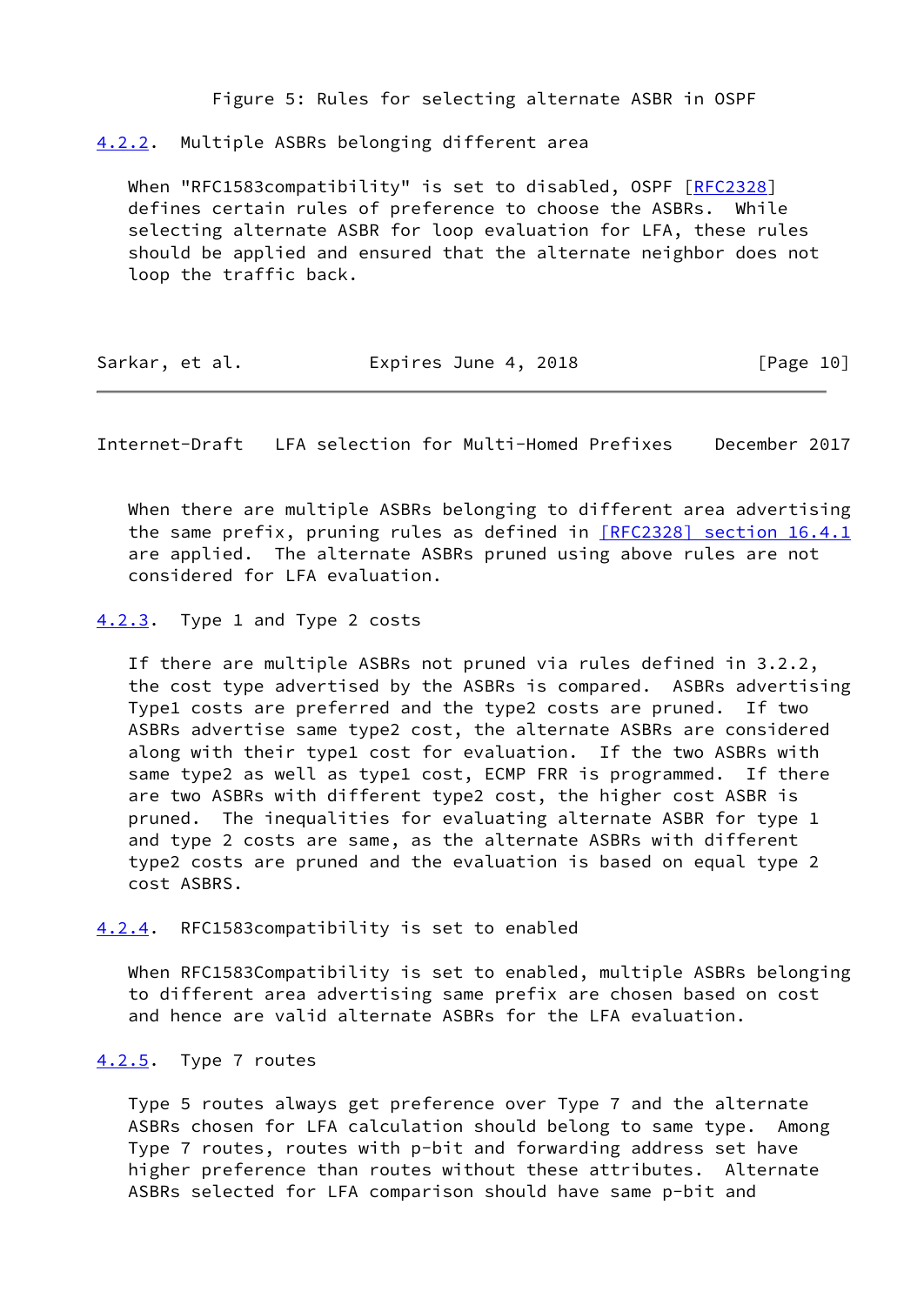forwarding address attributes.

<span id="page-12-2"></span>[4.2.6](#page-12-2). Inequalities to be applied for alternate ASBR selection

 The alternate ASBRs selected using above mechanism described in 3.2.1, are evaluated for Loop free criteria using below inequalities.

<span id="page-12-0"></span>[4.2.6.1](#page-12-0). Forwarding address set to non-zero value

Sarkar, et al. **Expires June 4, 2018** [Page 11]

<span id="page-12-1"></span>

|                  | Internet-Draft   LFA selection for Multi-Homed Prefixes<br>December 2017                                                            |
|------------------|-------------------------------------------------------------------------------------------------------------------------------------|
| Link-Protection: | $F_{opt(N, PO_i)+cost(PO_i, P)$ < $D_{opt(N, S) +}$<br>$F_{opt}(S, PO_{best}) + cost(PO_{best}, P)$                                 |
|                  | Link-Protection + Downstream-paths-only:<br>$F_{opt}(N, PO_i)$ + cost( $PO_i, P)$ < $F_{opt}(S, PO_{best})$ + cost( $PO_{best}, P)$ |
| Node-Protection: | $F_{opt(N, PO_i)+cost(PO_i, P)$ < $D_{opt(N, E) +}$<br>$F_{opt}(E, PO_{best}) + cost(PO_{best}, P)$                                 |
| Where,           |                                                                                                                                     |
| S                | - The computing router                                                                                                              |
| N                | - The alternate router being evaluated                                                                                              |
| E                | - The primary next-hop on shortest path from S to<br>prefix P.                                                                      |
| $PO_i$           | - The specific prefix-originating router being<br>evaluated.                                                                        |
| PO_best          | - The prefix-originating router on the shortest path<br>from the computing router S to prefix P.                                    |
| cost(X, Y)       | - External cost for Y as advertised by X                                                                                            |
| $F_{opt}(X,Y)$   | - Distance on the shortest path from node X to Forwarding<br>address specified by ASBR Y.                                           |
| $D_{opt}(X,Y)$   | - Distance on the shortest path from node X to node Y.                                                                              |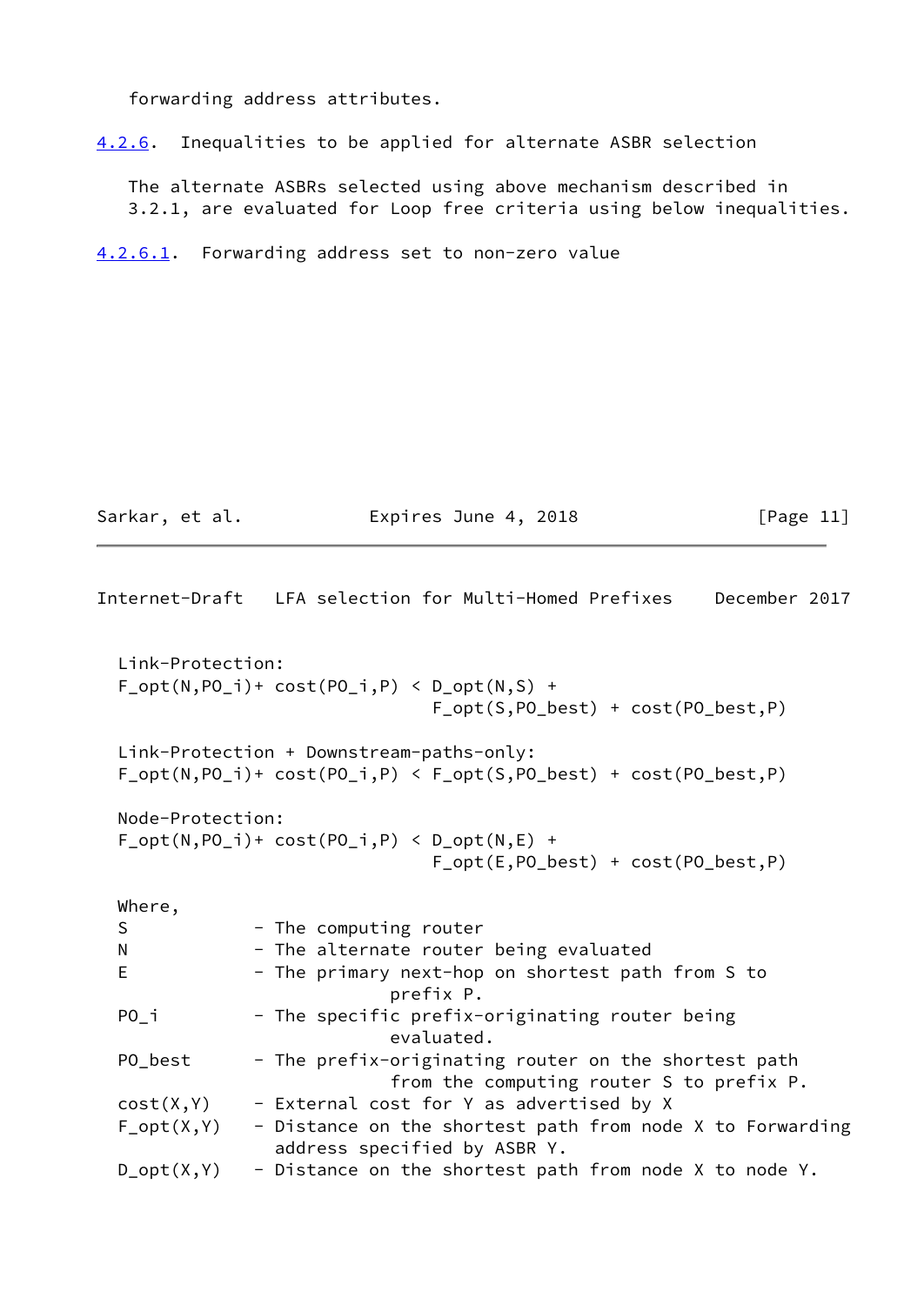## Figure 6: LFA inequality definition when forwarding address in non zero de la contrata de la contrata de la contrata de la contrata de la contrata de la contrata de la contrata d<br>En la contrata de la contrata de la contrata de la contrata de la contrata de la contrata de la contrata de la

<span id="page-13-0"></span>[4.2.6.2](#page-13-0). ASBRs advertising type1 and type2 cost

Sarkar, et al. **Expires June 4, 2018** [Page 12]

```
Internet-Draft LFA selection for Multi-Homed Prefixes December 2017
    Link-Protection:
  D_{opt}(N, PO_i)+ cost(PO_i, P() < D_{opt}(N, S) +
                                  D_opt(S,PO_best) + cost(PO_best,P)
   Link-Protection + Downstream-paths-only:
   D_opt(N,PO_i)+ cost(PO_i,P) < D_opt(S,PO_best) + cost(PO_best,P)
   Node-Protection:
  D_{\text{opt}}(N, PO_{i})+ cost(PO_{i},P) < D_{\text{opt}}(N, E) +
                                  D_opt(E,PO_best) + cost(PO_best,P)
   Where,
  S - The computing router
  N - The alternate router being evaluated
  E - The primary next-hop on shortest path from S to
                              prefix P.
  PO<sub>_</sub>i - The specific prefix-originating router being
                              evaluated.
```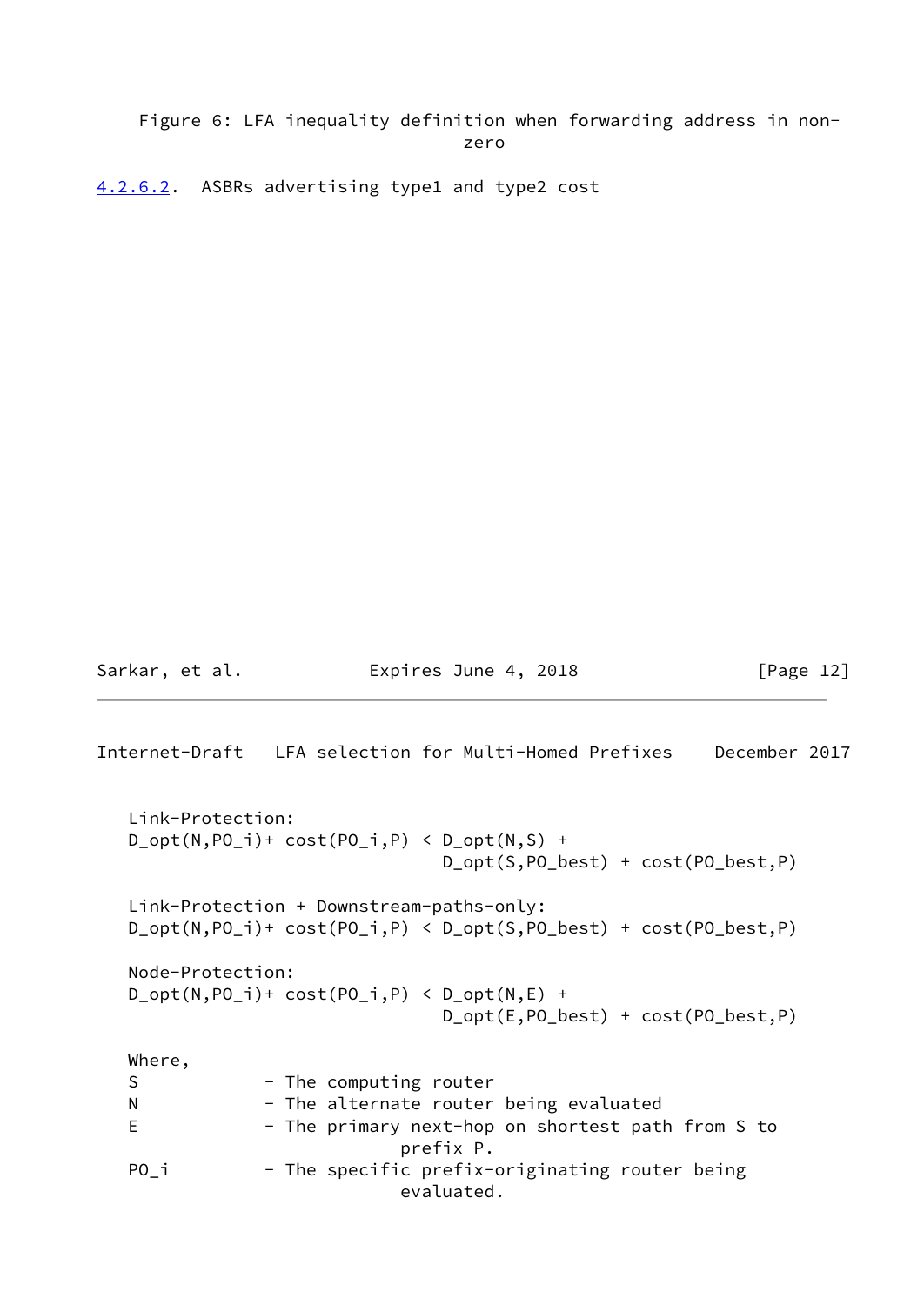| PO best         | - The prefix-originating router on the shortest path   |
|-----------------|--------------------------------------------------------|
|                 | from the computing router S to prefix P.               |
| cost(X, Y)      | - External cost for Y as advertised by X.              |
| $D_{opt}(X, Y)$ | - Distance on the shortest path from node X to node Y. |

Figure 7: LFA inequality definition for type1 and type 2 cost

<span id="page-14-0"></span>[5](#page-14-0). LFA Extended Procedures

 This section explains the additional considerations in various aspects as listed below to the base LFA specification [[RFC5286](https://datatracker.ietf.org/doc/pdf/rfc5286)].

<span id="page-14-1"></span>[5.1](#page-14-1). Links with IGP MAX\_METRIC

Section 3.5 and 3.6 of [\[RFC5286](https://datatracker.ietf.org/doc/pdf/rfc5286)] describes procedures for excluding nodes and links from use in alternate paths based on the maximum link metric (as defined in for IS-IS in [[RFC5305\]](https://datatracker.ietf.org/doc/pdf/rfc5305) or as defined in [\[RFC3137](https://datatracker.ietf.org/doc/pdf/rfc3137)] for OSPF). If these procedures are strictly followed, there are situations, as described below, where the only potential alternate available which satisfies the basic loop-free condition will not be considered as alternative.

Sarkar, et al. **Expires June 4, 2018** [Page 13]

<span id="page-14-2"></span>Internet-Draft LFA selection for Multi-Homed Prefixes December 2017

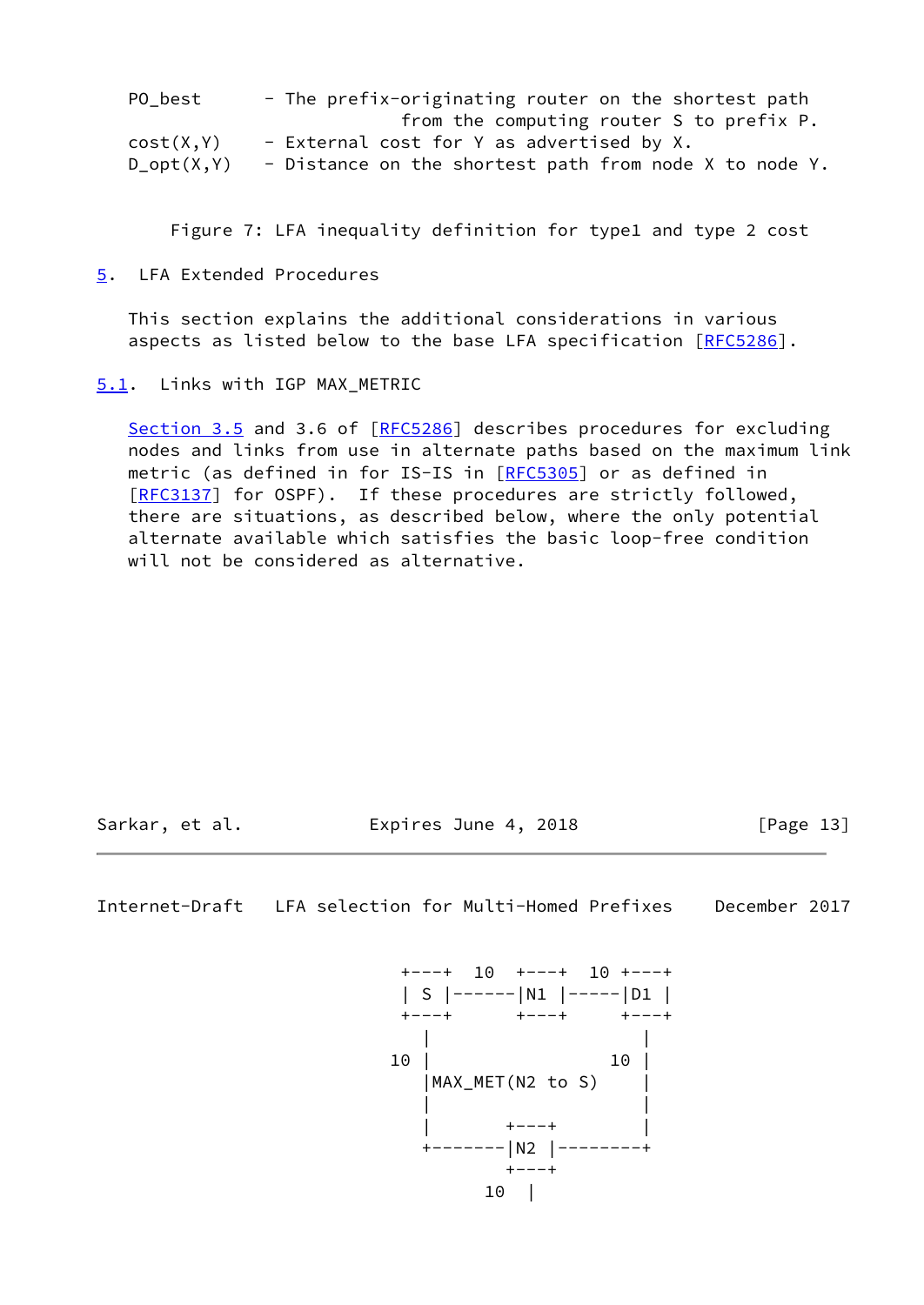+---+ |D2 | +---+

### Figure 8: Link with IGP MAX\_METRIC

 In the simple example network, all the link costs have a cost of 10 in both directions, except for the link between S and N2. The S-N2 link has a cost of 10 in the forward direction i.e., from S to N2, and a cost of MAX\_METRIC (0xffffff /2^24 - 1 for IS-IS and 0xffff for OSPF) in the reverse direction i.e., from N2 to S for a specific end to-end Traffic Engineering (TE) requirement of the operator. At node S, D1 is reachable through N1 with cost 20, and D2 is reachable through N2 with cost 20. Even though neighbor N2 satisfies basic loop-free condition (inequality 1 of [\[RFC5286](https://datatracker.ietf.org/doc/pdf/rfc5286)]) for D1, S's neighbor N2 could be excluded as a potential alternative because of the current exclusions as specified in section 3.5 and 3.6 procedure of [\[RFC5286](https://datatracker.ietf.org/doc/pdf/rfc5286)]. But, as the primary traffic destined to D2 continue to use the link and hence irrespective of the reverse metric in this case, same link MAY be used as a potential LFA for D1.

 Alternatively, reverse metric of the link MAY be configured with MAX\_METRIC-1, so that the link can be used as an alternative while meeting the operator's TE requirements and without having to update the router to fix this particular issue.

### <span id="page-15-0"></span>[5.2](#page-15-0). Multi Topology Considerations

Section 6.2 and 6.3.2 of [\[RFC5286](https://datatracker.ietf.org/doc/pdf/rfc5286)] state that multi-topology OSPF and ISIS are out of scope for that specification. This memo clarifies and describes the applicability.

 In Multi Topology (MT) IGP deployments, for each MT ID, a separate shortest path tree (SPT) is built with topology specific adjacencies, the LFA principles laid out in [\[RFC5286](https://datatracker.ietf.org/doc/pdf/rfc5286)] are actually applicable for MT IS-IS [\[RFC5120](https://datatracker.ietf.org/doc/pdf/rfc5120)] LFA SPF. The primary difference in this case is,

| Sarkar, et al. | Expires June 4, 2018 | [Page 14] |
|----------------|----------------------|-----------|
|----------------|----------------------|-----------|

<span id="page-15-1"></span>Internet-Draft LFA selection for Multi-Homed Prefixes December 2017

 identifying the eligible-set of neighbors for each LFA computation which is done per MT ID. The eligible-set for each MT ID is determined by the presence of IGP adjacency from Source to the neighboring node on that MT-ID apart from the administrative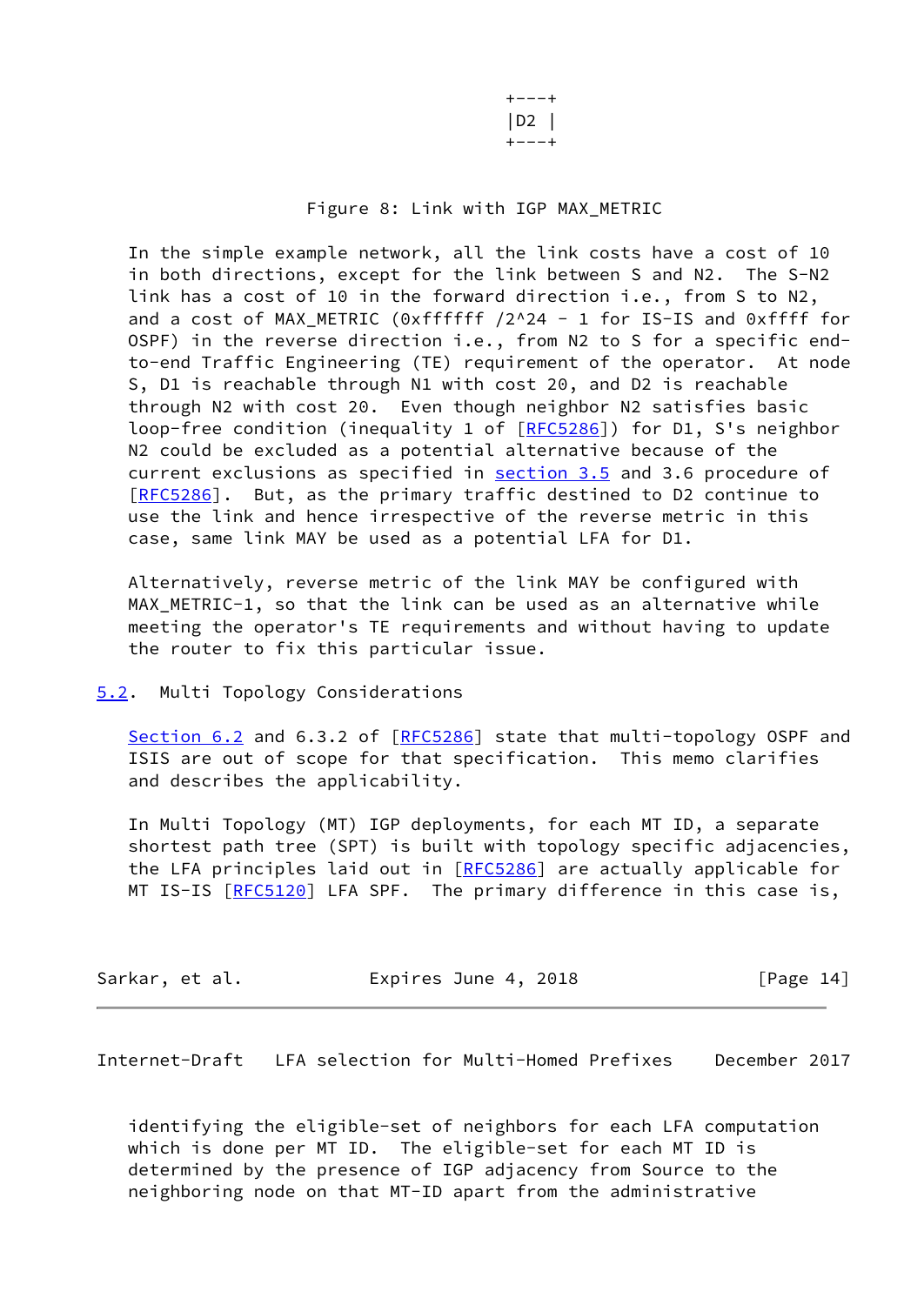restrictions and other checks laid out in [[RFC5286](https://datatracker.ietf.org/doc/pdf/rfc5286)]. The same is also applicable for MT-OSPF [\[RFC4915](https://datatracker.ietf.org/doc/pdf/rfc4915)] or different AFs in multi instance OSPFv3 [\[RFC5838](https://datatracker.ietf.org/doc/pdf/rfc5838)].

 However for MT IS-IS, if a "standard topology" is used with MT-ID #0 [\[RFC5286](https://datatracker.ietf.org/doc/pdf/rfc5286)] and both IPv4 [\[RFC5305](https://datatracker.ietf.org/doc/pdf/rfc5305)] and IPv6 routes/AFs [[RFC5308](https://datatracker.ietf.org/doc/pdf/rfc5308)] are present, then the condition of network congruency is applicable for LFA computation as well. Network congruency here refers to, having same address families provisioned on all the links and all the nodes of the network with MT-ID #0. Here with single decision process both IPv4 and IPv6 next-hops are computed for all the prefixes in the network and similarly with one LFA computation from all eligible neighbors per [[RFC5286](https://datatracker.ietf.org/doc/pdf/rfc5286)], all potential alternatives can be computed.

<span id="page-16-0"></span>[6](#page-16-0). Acknowledgements

 Thanks to Alia Atlas and Salih K A for their useful feedback and inputs. Thanks to Stewart Bryant for being document shepherd and providing detailed review comments.

<span id="page-16-1"></span>[7](#page-16-1). Contributing Authors

 The following people contributed substantially to the content of this document and should be considered co-authors.

 Chris Bowers Juniper Networks, Inc. 1194 N. Mathilda Ave, Sunnyvale, CA 94089, USA

Email: cbowers@juniper.ne

 Bruno Decraene Orange, France

Email: bruno.decraene@orange.com

<span id="page-16-2"></span>[8](#page-16-2). Security Considerations

 This document does not introduce any change in any of the protocol [\[RFC1195](https://datatracker.ietf.org/doc/pdf/rfc1195)] [[RFC5120](https://datatracker.ietf.org/doc/pdf/rfc5120)] [\[RFC2328](https://datatracker.ietf.org/doc/pdf/rfc2328)] [[RFC5838](https://datatracker.ietf.org/doc/pdf/rfc5838)] specifications discussed here and also this does not introduce any new security issues other than as noted in the LFA base specification [\[RFC5286](https://datatracker.ietf.org/doc/pdf/rfc5286)].

| Sarkar, et al. | Expires June 4, 2018 | [Page 15] |
|----------------|----------------------|-----------|
|----------------|----------------------|-----------|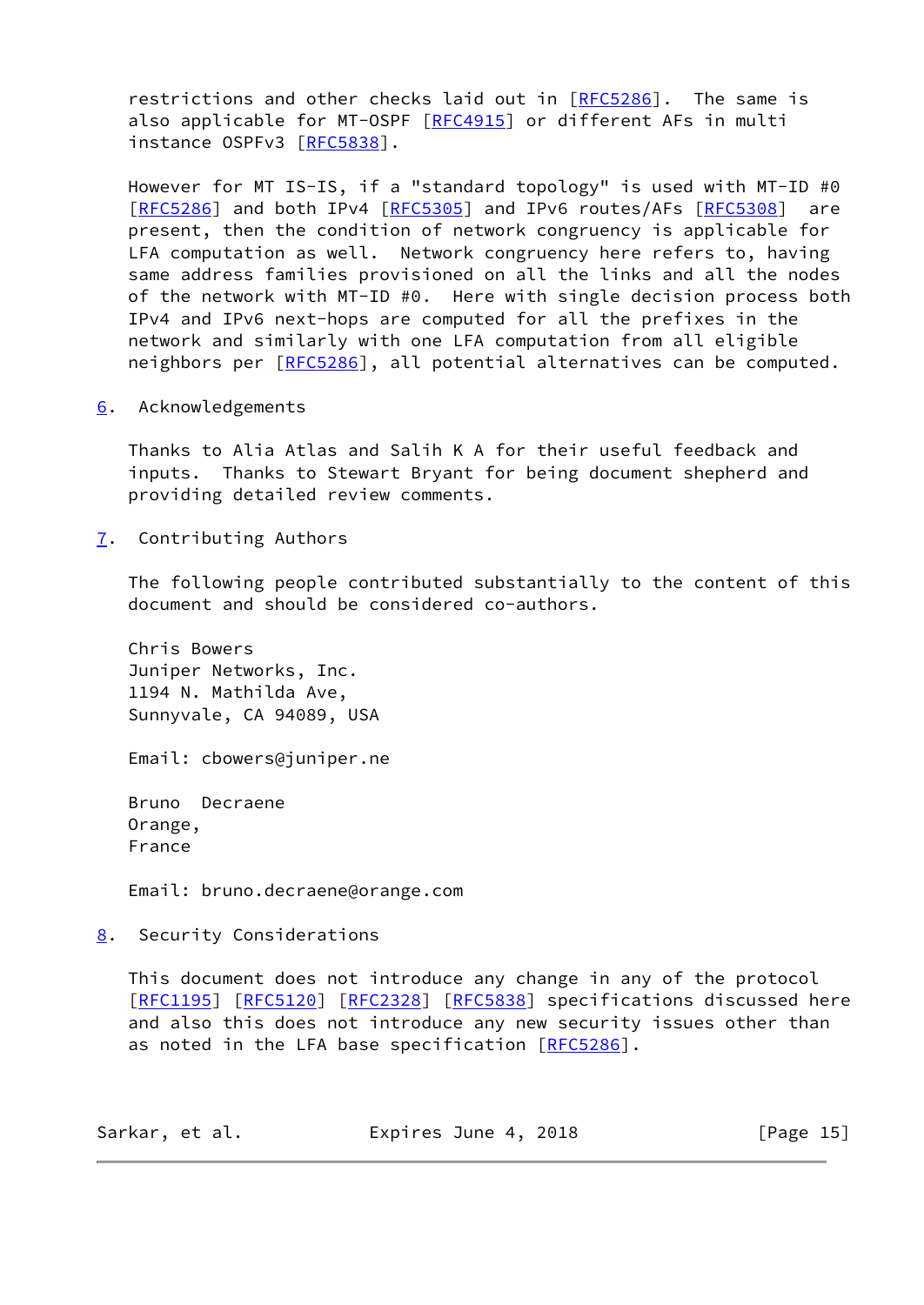- <span id="page-17-1"></span><span id="page-17-0"></span>[9](#page-17-0). References
- <span id="page-17-2"></span>[9.1](#page-17-2). Normative References
	- [RFC2119] Bradner, S., "Key words for use in RFCs to Indicate Requirement Levels", [BCP 14](https://datatracker.ietf.org/doc/pdf/bcp14), [RFC 2119](https://datatracker.ietf.org/doc/pdf/rfc2119), DOI 10.17487/RFC2119, March 1997, <[https://www.rfc-editor.org/info/rfc2119>](https://www.rfc-editor.org/info/rfc2119).
	- [RFC5286] Atlas, A., Ed. and A. Zinin, Ed., "Basic Specification for IP Fast Reroute: Loop-Free Alternates", [RFC 5286,](https://datatracker.ietf.org/doc/pdf/rfc5286) DOI 10.17487/RFC5286, September 2008, <[https://www.rfc-editor.org/info/rfc5286>](https://www.rfc-editor.org/info/rfc5286).
- <span id="page-17-3"></span>[9.2](#page-17-3). Informative References
	- [RFC1195] Callon, R., "Use of OSI IS-IS for routing in TCP/IP and dual environments", [RFC 1195,](https://datatracker.ietf.org/doc/pdf/rfc1195) DOI 10.17487/RFC1195, December 1990, <<https://www.rfc-editor.org/info/rfc1195>>.
	- [RFC2328] Moy, J., "OSPF Version 2", STD 54, [RFC 2328](https://datatracker.ietf.org/doc/pdf/rfc2328), DOI 10.17487/RFC2328, April 1998, <[https://www.rfc-editor.org/info/rfc2328>](https://www.rfc-editor.org/info/rfc2328).
	- [RFC3137] Retana, A., Nguyen, L., White, R., Zinin, A., and D. McPherson, "OSPF Stub Router Advertisement", [RFC 3137](https://datatracker.ietf.org/doc/pdf/rfc3137), DOI 10.17487/RFC3137, June 2001, <[https://www.rfc-editor.org/info/rfc3137>](https://www.rfc-editor.org/info/rfc3137).
	- [RFC4915] Psenak, P., Mirtorabi, S., Roy, A., Nguyen, L., and P. Pillay-Esnault, "Multi-Topology (MT) Routing in OSPF", [RFC 4915,](https://datatracker.ietf.org/doc/pdf/rfc4915) DOI 10.17487/RFC4915, June 2007, <[https://www.rfc-editor.org/info/rfc4915>](https://www.rfc-editor.org/info/rfc4915).
	- [RFC5120] Przygienda, T., Shen, N., and N. Sheth, "M-ISIS: Multi Topology (MT) Routing in Intermediate System to Intermediate Systems (IS-ISs)", [RFC 5120,](https://datatracker.ietf.org/doc/pdf/rfc5120) DOI 10.17487/RFC5120, February 2008, <[https://www.rfc-editor.org/info/rfc5120>](https://www.rfc-editor.org/info/rfc5120).
	- [RFC5305] Li, T. and H. Smit, "IS-IS Extensions for Traffic Engineering", [RFC 5305](https://datatracker.ietf.org/doc/pdf/rfc5305), DOI 10.17487/RFC5305, October 2008, [<https://www.rfc-editor.org/info/rfc5305](https://www.rfc-editor.org/info/rfc5305)>.
	- [RFC5308] Hopps, C., "Routing IPv6 with IS-IS", [RFC 5308](https://datatracker.ietf.org/doc/pdf/rfc5308), DOI 10.17487/RFC5308, October 2008, <[https://www.rfc-editor.org/info/rfc5308>](https://www.rfc-editor.org/info/rfc5308).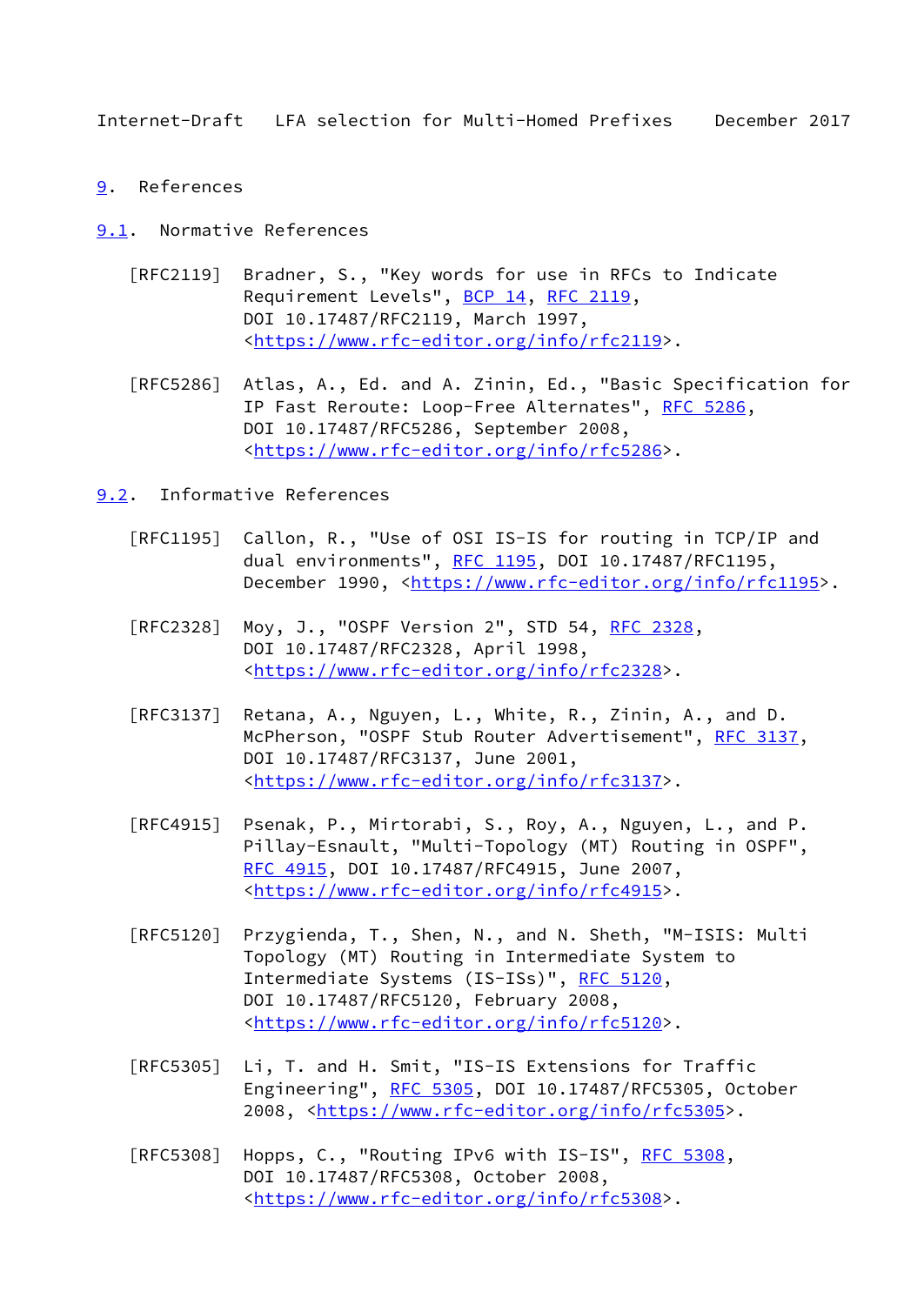<span id="page-18-0"></span> [RFC5838] Lindem, A., Ed., Mirtorabi, S., Roy, A., Barnes, M., and R. Aggarwal, "Support of Address Families in OSPFv3", [RFC 5838,](https://datatracker.ietf.org/doc/pdf/rfc5838) DOI 10.17487/RFC5838, April 2010, <[https://www.rfc-editor.org/info/rfc5838>](https://www.rfc-editor.org/info/rfc5838).

Authors' Addresses

 Pushpasis Sarkar (editor) Arrcus, Inc.

Email: pushpasis.ietf@gmail.com

 Shraddha Hegde Juniper Networks, Inc. Electra, Exora Business Park Bangalore, KA 560103 India

Email: shraddha@juniper.net

 Uma Chunduri (editor) Huawei Technologies 2330 Central Expressway Santa Clara, CA 95050 USA

Email: uma.chunduri@huawei.com

 Jeff Tantsura Individual

Email: jefftant.ietf@gmail.com

 Hannes Gredler RtBrick, Inc.